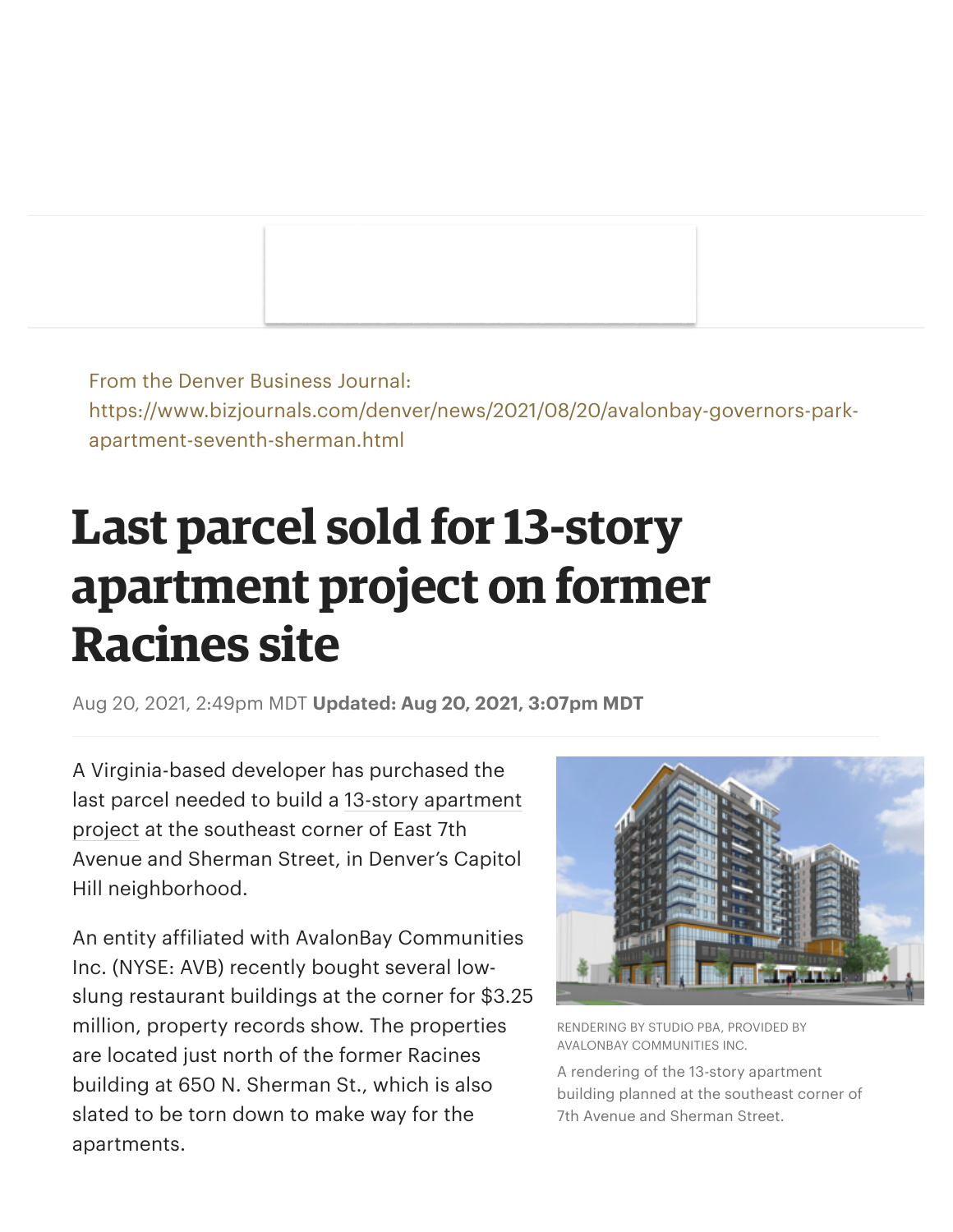The apartment development, named Avalon Governor's Park, will be built on roughly 0.8 acres and include 304 residential units, according to a formal site development plan submitted by AvalonBay in July. The plans are still being reviewed by the city.

AvalonBay originally proposed a significantly larger project, submitting a concept plan in May 2020 for a 418-unit, "L"-shaped apartment building that would have also replaced a pair of small office buildings along Grant Street, east of the former Racines site.

"In the end, we determined that a smaller and simpler rectangular building footprint was the right approach," Todd Nicotra, a vice president of development for AvalonBay who works out of the company's Denver office, told Denver Business Journal later that year.

The site is currently zoned for buildings up to 12 stories in height, which will be enough for AvalonBay to build its project as currently planned. The developer plans to utilize a height exception outlined in Denver's zoning code that would allow the company to build an additional story.

Plans for the community include a fitness center, coworking space, swimming pool, rooftop deck and art from local artists, Nicotra previously told DBJ.

Nicotra did not respond to requests for comment Friday.

The project, as currently planned, would also include two levels of below-grade parking and a total of 284 parking spaces.

AvalonBay purchased the Racines building and parking garage in February 2021 for \$6.16 million, according to property records.

Even though plans for Avalon Governor's Park no longer include the two office buildings directly east of the Racines building, AvalonBay has also purchased those properties, according to public records.

The properties, located at 657 and 645 N. Grant St., sold for a total of \$2.94 million in deals that closed in February and March 2021, records show.

Directly to the west of the Avalon Governor's Park site, a joint venture between Property Markets Group (PMG) and Greybrook Realty Partners is planning to build a 12-story, 600-unit apartment complex known as Society Denver.

The apartments will replace the Denver7 building at 123 Speer Blvd., a five-story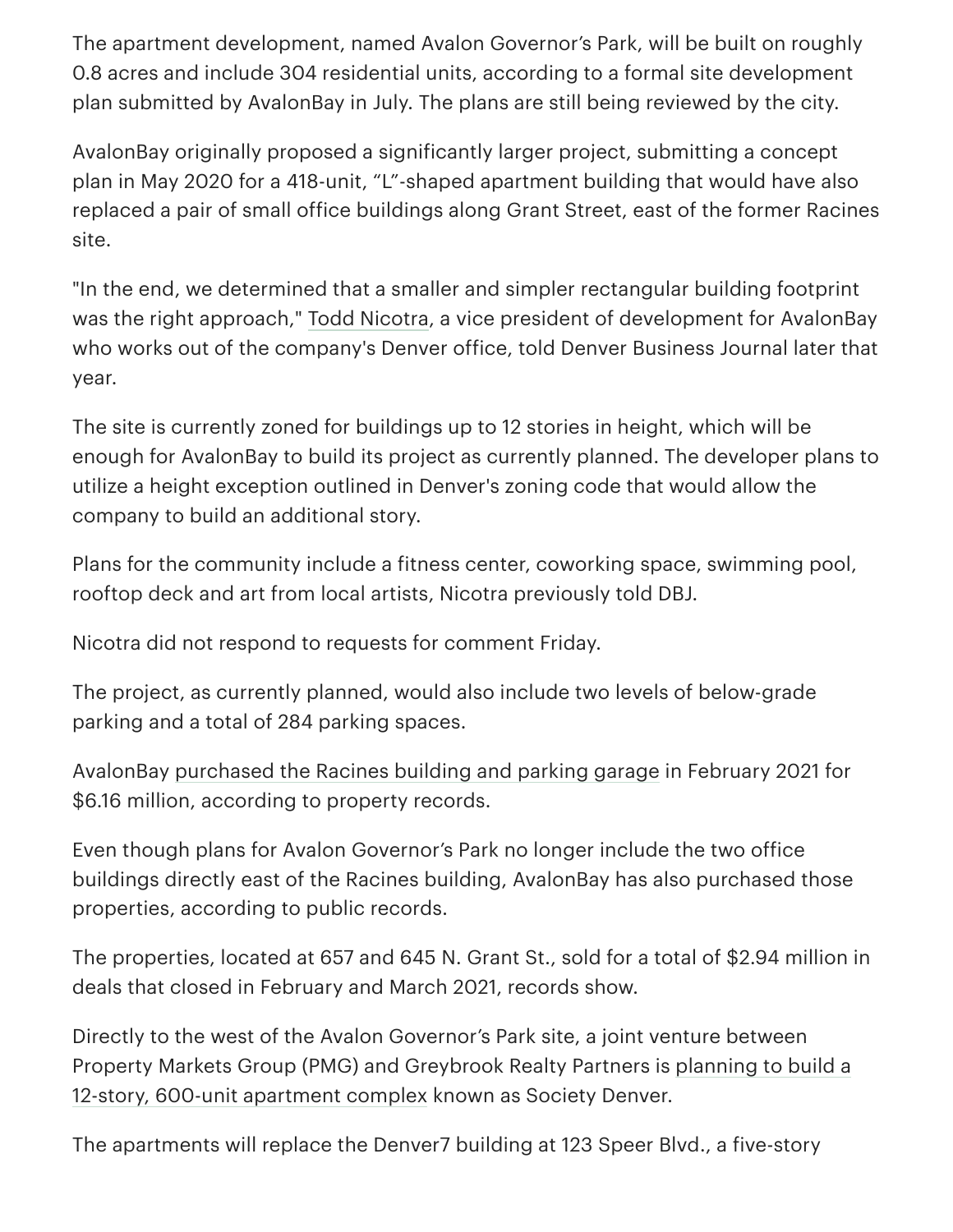Brutalist structure that at one point was the subject of a high-profile dispute over a potential landmark designation which, if granted, would have prevented the building's demolition. After Denver City Council denied local activists' efforts to designate the building as a landmark, PMG and Greybrook purchased the 2.3-acre property from Scripps Media Inc. for \$35 million.

AvalonBay's plans have also received pushback from neighbors who have expressed concerns about the size of the project.

A petition to "Save Governor's Park," which urges District 10 City Councilman Chris Hinds and Denver Mayor Michael Hancock to oppose the apartment plans, has garnered more than 300 signatures.

Ryan Ross, a longtime resident of the neighborhood who is leading the petition effort, previously told DBJ that the project is "out of scale" for the neighborhood.

Ross said he was worried about the traffic impact of the proposed project, and was discouraged that AvalonBay has declined to negotiate a good neighbor agreement with Capitol Hill United Neighborhoods (CHUN), a local registered neighborhood organization.

But in November 2020, Nicotra told DBJ that those agreements typically accompany rezonings, and pointed out that AvalonBay's proposed project is consistent with the site's current zoning.

"Everything about the development will comply with the City's requirements," Nicotra said at the time. "That said, we value input from the neighbors and are committed to working with them as we advance the design of the building."

A week before City Council was set to vote on the landmark designation for 123 Speer, PMG announced that it had entered into an agreement with CHUN that would allow the organization to provide input on the future of the site. The agreement outlined a number of goals, such as trying to attract local small businesses to tenant spaces in any future developments at 123 Speer and conducting a traffic study.

Travis Leiker, president and executive director of CHUN, said he hopes to reach a similar agreement with AvalonBay.

"CHUN remains interested in developing a good neighbor agreement with AvalonBay to help shape the future of the site," Leiker said. "We point to the recent negotiations we have engaged in in partnership with PMG concerning 123 Speer as a model. Those